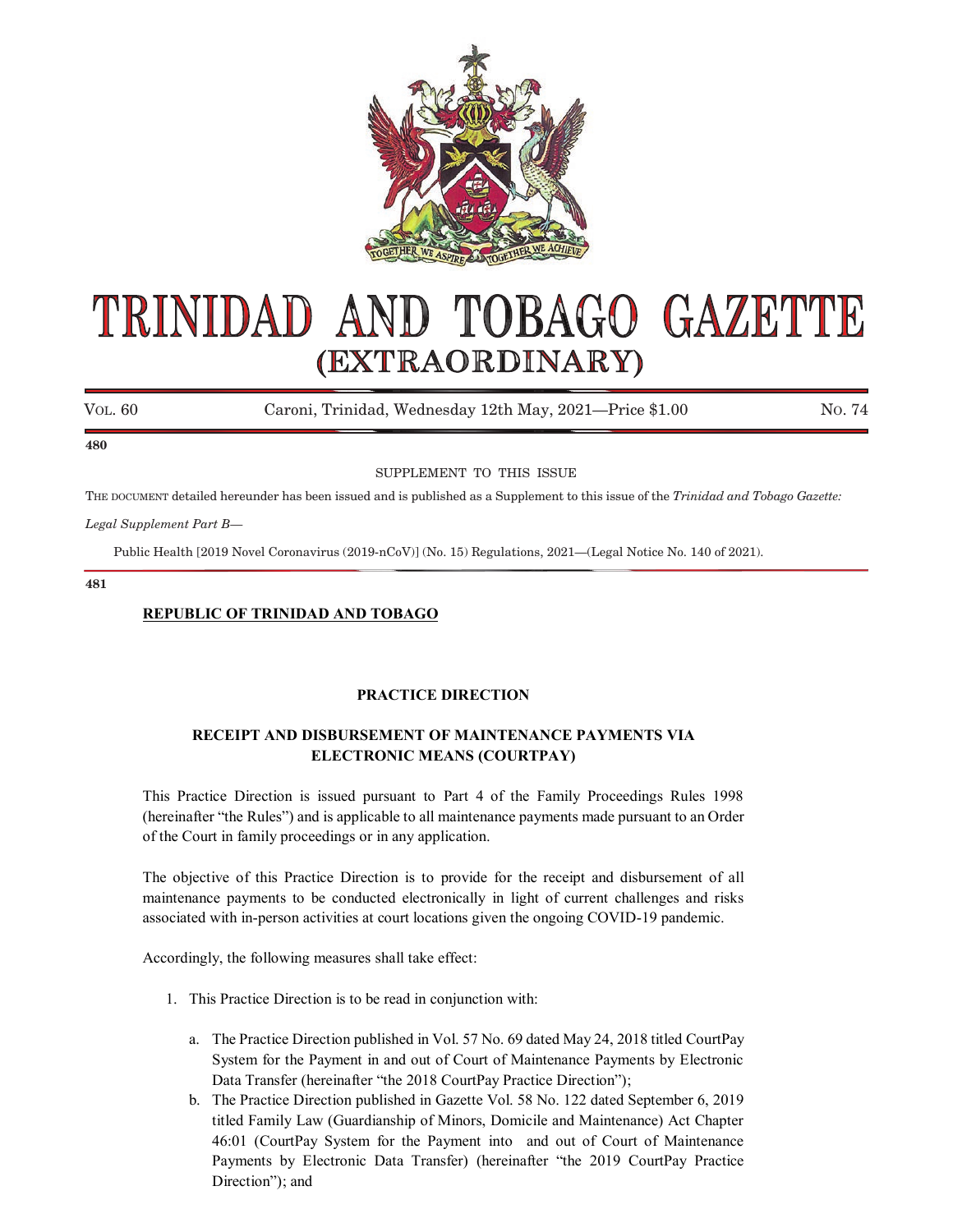**481***—Continued*

;

c. Any Practice Direction (COVID-19 Emergency Directions) in force for the time being;

And such directions shall continue to be in force unless a direction contained hereunder is expressed to supersede same or to apply notwithstanding an earlier direction to the contrary.

- 2. Notwithstanding the Guidelines for the Drafting of Orders for Maintenance and the direction on variations to orders for payment of maintenance in court contained in the 2018 and 2019 CourtPay Practice Directions, the receipt and disbursement of all maintenance payments shall be conducted electronically via the CourtPay system with effect from the date of this Practice Direction.
- 3. All payments pursuant to Paragraph 2 shall be received into and disbursed from the Judiciary's Custodial Account.
- 4. A Payor or Payee not yet registered for CourtPay, shall register within the shortest possible time to facilitate their next due receipt of or payment for maintenance at https://eservices.ttlawcourts.org/convert2courtpay/.
- 5. Where a Payee is not yet registered for CourtPay, any funds received from the Payor shall be held in escrow in the Judiciary's Custodial Account until such time that the Payee registers for CourtPay.
- 6. A Payor or Payee who wishes to obtain information on CourtPay may contact the Judiciary by sending an email to convert2CourtPay@ttlawcourts.org or calling the CourtPay hotline at 866-CPAY (2729).
- 7. A Payee who does not have a bank account for the receipt of funds, shall be provided with a Visa enabled pay card to facilitate the receipt of funds.
- 8. Any Payor registered for CourtPay shall be required to pay the associated transaction fees listed at Schedule 1 to the 2018 and 2019 CourtPay Practice Directions.
- 9. Any Payor or Payee registering for CourtPay shall be required to:
	- a. accurately complete all fields and provide all information required on the registration portal at https://eservices.ttlawcourts.org/convert2courtpay/ when registering for CourtPay;
	- b. satisfy themselves as to the accuracy and completeness of the information provided and shall bear responsibility for any errors or efficiencies contained therein; and
	- c. inform the court office of any change in their personal details including address, email address, telephone number, account number, or method by which funds will be paid by the Payor and received by the Payee.

Dated this 11<sup>th</sup> day of May, 2021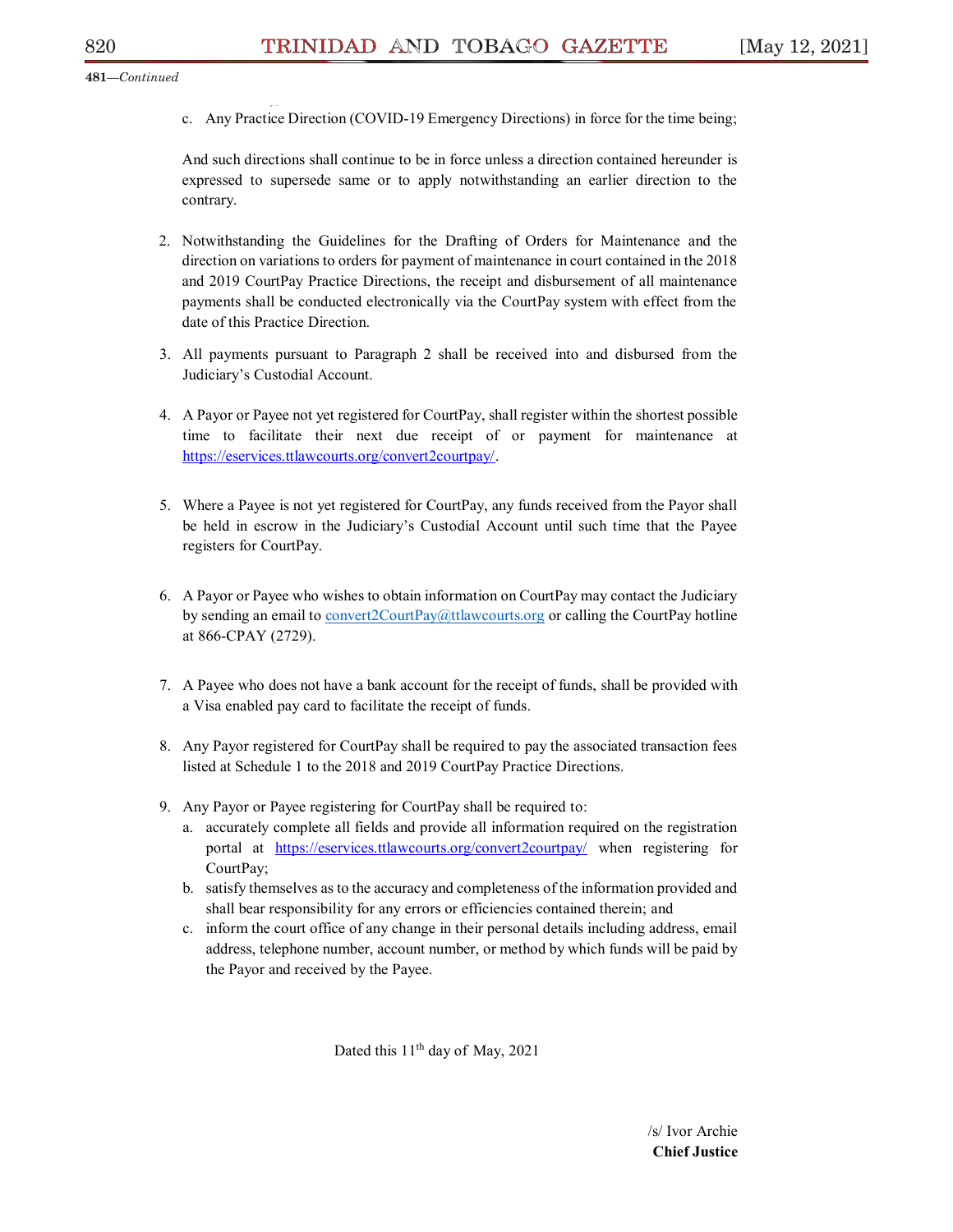**482**

## **ENVIRONMENTAL COMMISSION OF TRINIDAD AND TOBAGO PRACTICE DIRECTION**

### **OPERATIONS AT THE ENVIRONMENTAL COMMISSION**

This Practice Direction is issued pursuant to Rule 1.5 of the Environmental Commission's Rules of Practice and Procedure 135/2002.

Since the outset of the Covid-19 Pandemic in Trinidad and Tobago, the Environmental Commission of Trinidad and Tobago (hereinafter referred to as the Court) has implemented measures to prevent the spread of the of the Corona Virus, and has also issued Practice Directions so as to guide the Court's users, staff, attorneys at law and stakeholders on the protocols implemented and its impact on the operations of the Court.

The Court remains committed to adherence and enforcement of all regulations and policies implemented by the Government of the Republic of Trinidad and Tobago in the fight against the spread of Covid-19.

Accordingly the following directions shall take effect:

#### **EFFECTIVE DATES**

(1) This Practice Direction came into effect on **10th May, 2021** and shall be read together with **Practice Direction No. 117 of 2020**, **save and except Rule 3(a) Filings**.

#### **OPERATIONS OF THE COURT**

#### **Filings**

(2) Rule 3 (a) of Practice Direction No.  $117$  of 2020 "Resumption of Operations of the Environmental Commission and Pursuant Corona Virus (Covid-19) Protocols will be **replaced** with the following Rule:-

Effective 10th May, 2021, **ALL** filings are to be made via use of the Dropbox located at the entrance to the Registry of the Court. This Dropbox shall be used to submit **ALL** documents to the Court.

The documents will be processed by the following working day and persons will then be contacted for collection of filed documents.

Documents for filing are to be placed in an envelope before submission into the Dropbox. The front of the envelope are to include the date and time of submission and a contact number. The date and time on the envelope will be recorded as the date and time of filing.

Dated this  $10^{th}$  day of May, 2021

**/s/ His Honour Sunil Sookraj** 

 **Chairman** 

### **Environmental Commission of Trinidad and Tobago**